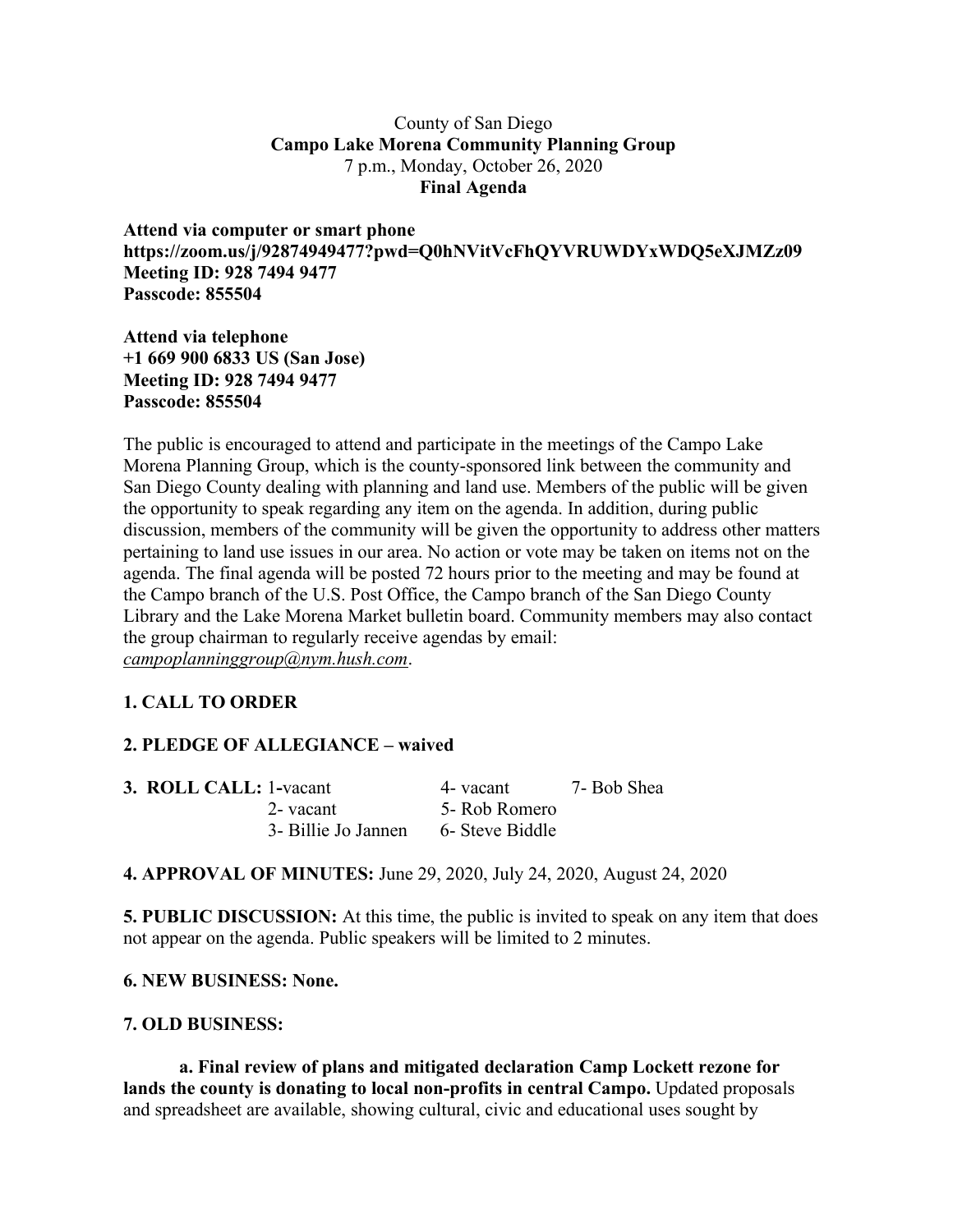members of the Camp Lockett Interest Group (CLIG). Project documents can be viewed electronically during the meeting, or email Billie Jo Jannen at *campoplanninggroup*@nym.hush.com to receive them by email. Planner Eric Lardy to present. **Discussion and vote.**

**b. Standing subcommittee reports (no action):** Groundwater, Rob Romero; Sewer and Septic, vacant; Community Economic Impacts, Steve Biddle; Public Safety, Bob Shea.

**c. Ad hoc subcommittee reports (no action):** Solar Projects, Rob Romero; Cannabis, Rob Romero and Steve Biddle.

# **8. CORRESPONDENCE AND ANNOUNCEMENTS**

**a. The Star Ranch vesting and landscape architecture maps** are available, both at meetings and by appointment with the CLMPG chairman. Staff has delayed release of the EIR until it can figure out what type of greenhouse gas analysis large projects should include**.** The ranch was offered for sale in an announcement sent out in late November 2018. **The proposed plan is still in play and is part of the property offering, but will be abandoned if purchased by conservation entities.**

**b. We have the plans for Forefront Power's 17-acre industrial solar application at 1827 Lake Morena Drive.** They are available, both at regular meetings and by appointment with the CLMPG chairman or Solar Subcommittee chairmen. Please contact Solar Subcommittee Chairman Rob Romero to participate in formulating community responses to the several phases of planning.

**c. Invitation to participate in a study session on the feasibility of building a water pipeline from Imperial Valley to San Diego.** Hosted by the San Diego County Water authority from 10 a.m. to noon, Tuesday, Oct. 27. RSVP to wateracademy@sdcwa.org for online attendance details. Details here: https://www.waternewsnetwork.com/study-assessregional-pipeline-delivering-colorado-river-water/ **Forwarded to group.**

**d. Announcement of public comment period on draft environemntal impact report for Jacumba solar proposal consisting of 300,000 tracking modules modules on 640 acres (Ketchum Ranch).** The project wraps central Jacumba Hot Springs on three sides and would include 5 transmission towers and 90 MW of battery storage housed in 75 containers. Comments may be submitted through Nov. 23. Full information here: https://www.sandiegocounty.gov/content/sdc/pds/ceqa/MUP-18-022.html **Forwarded to group.**

**e. Agenda for October 23 Traffic Advisory Committee meeting.** Nothing in our area. **Forwarded to group.**

**9. EXPENSES: Report any valid expenses for group approval. Discussion and vote.**

**10. UPDATES AND POTENTIAL ACTION ITEM**